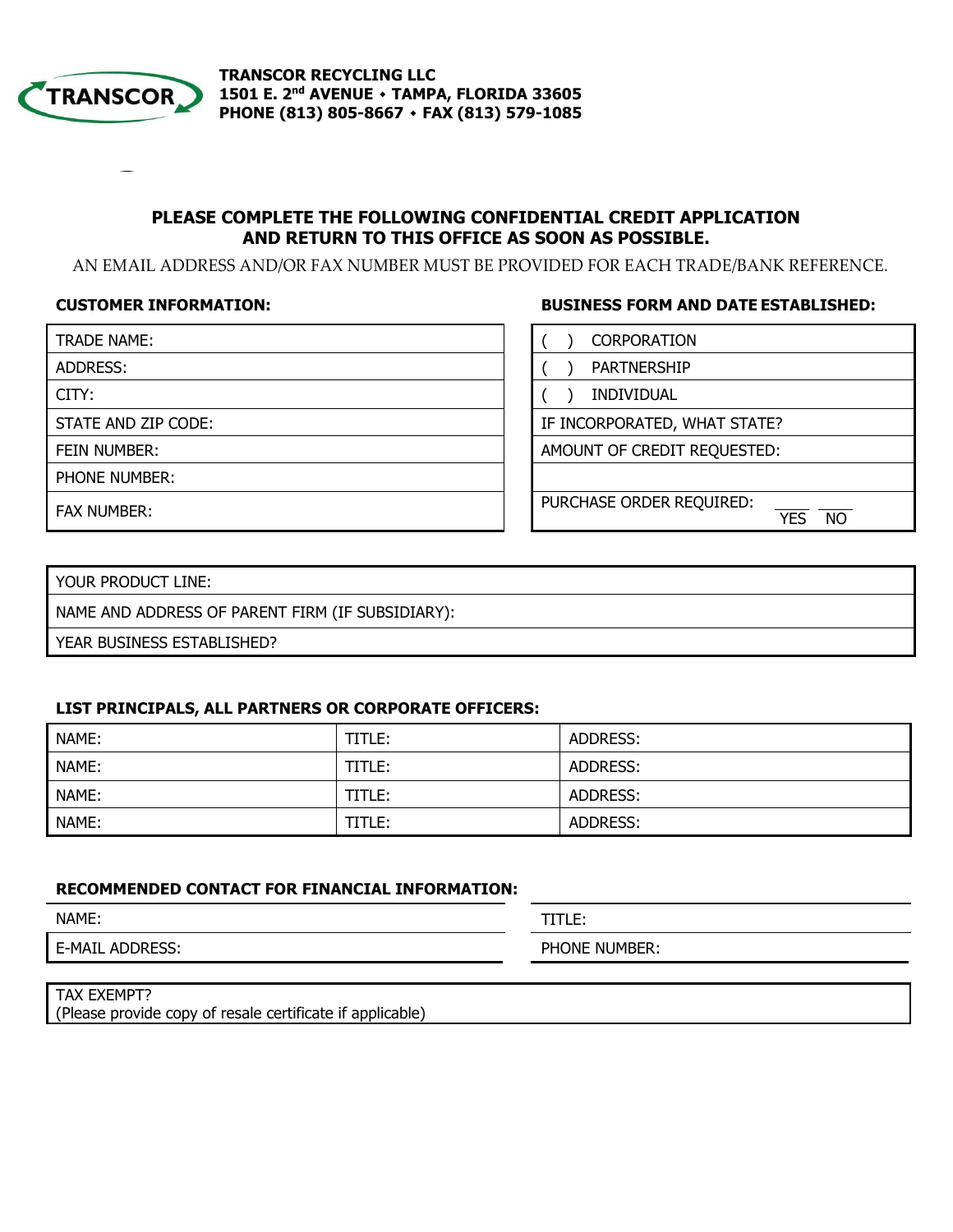

### **TRANSCOR RECYCLING LLC 1501 E. 2ND AVENUE ٠ TAMPA, FLORIDA 33605 PHONE (813) 805-8667 ٠ FAX (813) 579-1085**

**An email address and/or fax number MUST be provided for each reference.**

# **CREDIT REFERENCES**

| <b>COMPANY NAME:</b>    | <b>COMPANY NAME:</b>    |
|-------------------------|-------------------------|
| ADDRESS:                | ADDRESS:                |
| CITY/STATE/ZIP CODE:    | CITY/STATE/ZIP CODE:    |
| PHONE/FAX NUMBER:       | PHONE/FAX NUMBER:       |
| <b>EMAIL ADDRESS:</b>   | <b>EMAIL ADDRESS:</b>   |
| SOLD SINCE:             | SOLD SINCE:             |
| <b>CURRENT BALANCE:</b> | <b>CURRENT BALANCE:</b> |

| <b>COMPANY NAME:</b>    | <b>COMPANY NAME:</b>    |
|-------------------------|-------------------------|
| ADDRESS:                | ADDRESS:                |
| CITY/STATE/ZIP CODE:    | CITY/STATE/ZIP CODE:    |
| PHONE/FAX NUMBER:       | PHONE/FAX NUMBER:       |
| <b>EMAIL ADDRESS:</b>   | <b>EMAIL ADDRESS:</b>   |
| SOLD SINCE:             | SOLD SINCE:             |
| <b>CURRENT BALANCE:</b> | <b>CURRENT BALANCE:</b> |

ENCLOSE A COPY OF YOUR COMPANY'S LATEST ANNUAL BALANCE SHEET AND RELATED INCOME STATEMENT, AUDITED AND CERTIFIED, OR SIGNED BY A CORPORATE OFFICER OR PRINCIPAL.

## **I AUTHORIZE YOU OR YOUR AFFILIATES TO INVESTIGATE THE CREDIT REFERENCES LISTED ABOVE.**

| COMPANY NAME:                    |       |
|----------------------------------|-------|
| SIGNED:                          | DATE: |
| (CORPORATE OFFICER OR PRINCIPAL) |       |
| PRINT NAME AND TITLE:            |       |

| <b>COMPANY NAME:</b>             |       |
|----------------------------------|-------|
| SIGNED:                          | DATE: |
| (CORPORATE OFFICER OR PRINCIPAL) |       |
| PRINT NAME AND TITLE:            |       |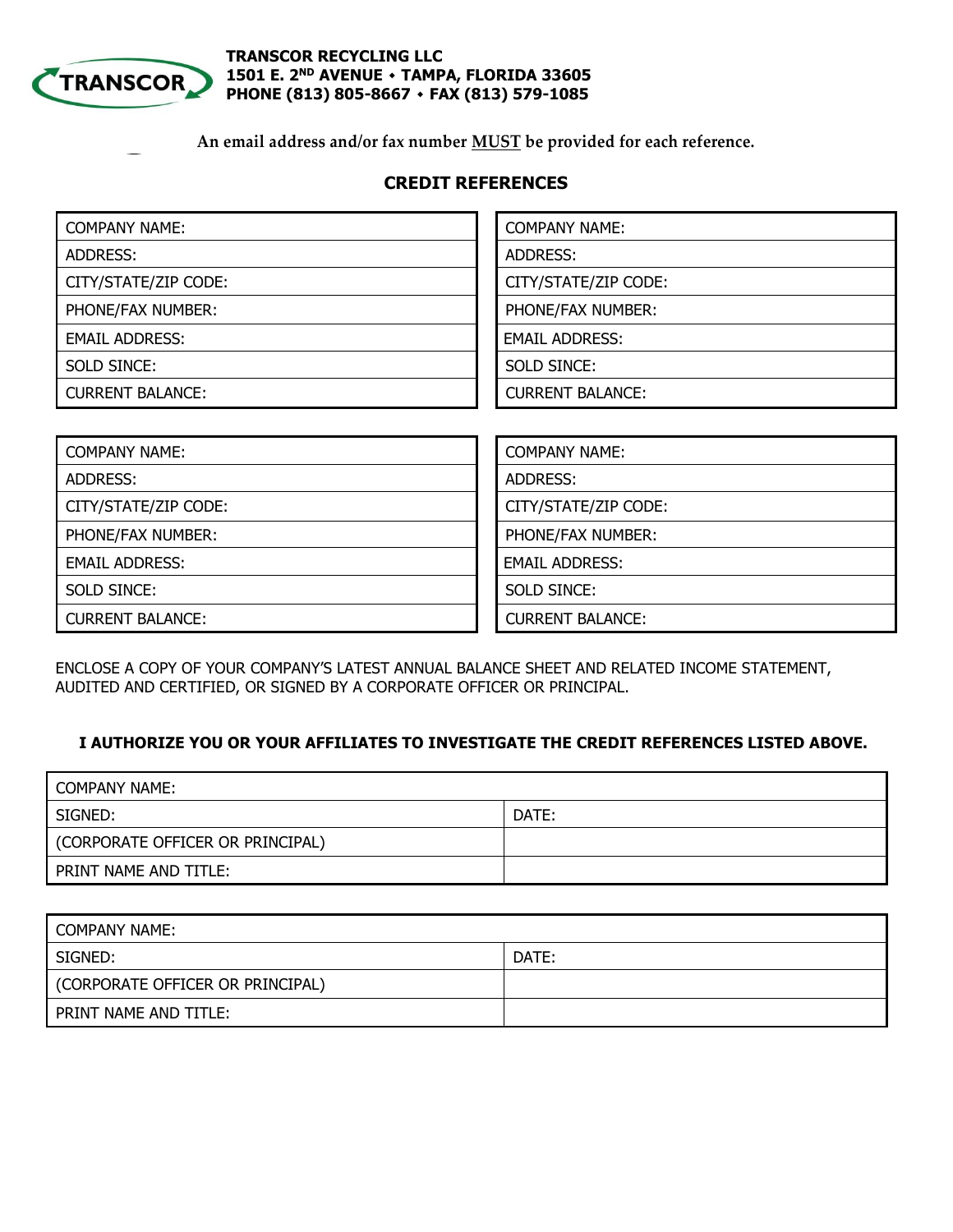

**TRANSCOR RECYCLING LLC 1501 E. 2ND AVENUE ٠ TAMPA, FLORIDA 33605 PHONE (813) 805-8667 ٠ FAX (813) 579-1085**

# **REQUEST FOR NOTICE TO OWNER INFORMATION**

| Job Name:                     |  |
|-------------------------------|--|
| Job Address:                  |  |
| First Day on Job:             |  |
| Parcel ID Number:             |  |
| Type of Material or Services: |  |

| Bond/Lender/Surety/Other: |  |
|---------------------------|--|
| Address:                  |  |
| City/State/Zip:           |  |

| <b>Customer Name:</b> |  |
|-----------------------|--|
| Address/Phone #:      |  |
| City/State/Zip:       |  |

| <b>General Contractor:</b> |  |
|----------------------------|--|
| Address/Phone #:           |  |
| City/State/Zip:            |  |

| <b>Owner Name:</b> |  |
|--------------------|--|
| Address:           |  |
| City/State/Zip:    |  |

| Signed by:    |       |
|---------------|-------|
| Printed Name: | Date: |

Requested by Transcor Recycling LLC **٠** 1501 E. 2nd Avenue **٠** Tampa, Florida 33605 **٠** (813) 579-1072 **٠** (813) 579-1085 (Fax)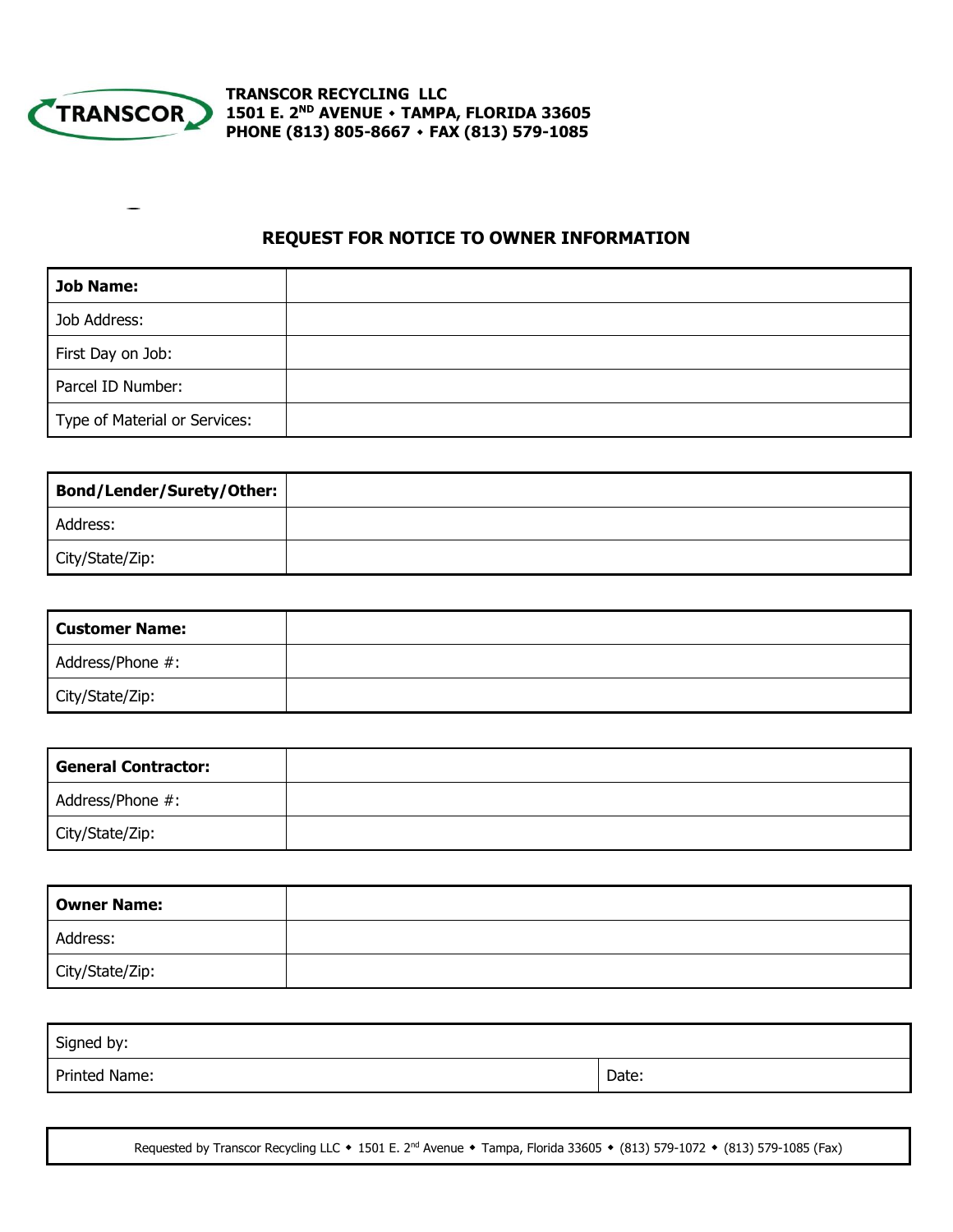

**TRANSCOR RECYCLING LLC 1501 E. 2ND AVENUE ٠ TAMPA, FLORIDA 33605 PHONE (813) 805-8667 ٠ FAX (813) 579-1085**

#### **GUARANTY**

IN CONSIDERATION OF THE EXTENSION OF CREDIT TO THE APPLICANT NAMED HEREIN, THE UNDERSIGNED, JOINTLY, SEVERALLY AND UNCONDITIONALLY GUARANTEE AND PROMISE TO PAY ALL AMOUNTS NOW OWING OR WHICH MANY HEREINAFTER BECOME OWING BY THE APPLICANT TO TRANSCOR RECYCLING LLC THIS IS A CONTINUING GUARANTY AND OBLIGATIONS ARISING HEREUNDER SHALL NOT BE AFFECTED BY ANY CHANGE IN TERMS OF INDEBTEDNESS, THE EXTENSION OF CREDIT BEYOND AMOUNTS SPECIFIED HEREIN, A CHANGE IN THE TERM OR TIME FOR PAYMENT, A CHANGE IN THE FORM OF INDEBTEDNESS OR THE ACCEPTANCE OF SECURITY OR COLLATERAL. TRANSCOR RECYCLING LLC SHALL NOT BE REQUIRED TO EXHAUST ANY REMEDIES AGAINST APPLICANT PRIOR TO EXERCISING RIGHTS GRANTED HEREBY.

SHOULD LEGAL ACTION BE NECESSARY TO COLLECT MONIES DUE ON THE ACCOUNT, I (WE) AGREE TO PAY INTEREST AT THE RATE OF 1-1/2% PER MONTH ON ANY PAST DUE AMOUNT, COURT COST AND REASONABLE ATTORNEY FEES. PLACE OF VENUE IS HILLSBOROUGH COUNTY, FLORIDA. **I** (**WE) UNDERSTAND AND AGREE THAT TRANSCORS' CREDIT TERMS ARE NET 30 DAYS FROM THE DATE OF INVOICE. I (WE) AGREE TO MAKE ALL PAYMENTS WITHIN TERMS.** THE UNDERSIGNED, AS AN INDUCEMENT TO GRANT CREDIT, WARRANTS THAT THE INFORMATION SUBMITTED IS TRUE AND CORRECT.

| <b>COMPANY NAME:</b>             |       |  |
|----------------------------------|-------|--|
| SIGNED:                          | DATE: |  |
| (CORPORATE OFFICER OR PRINCIPAL) |       |  |
| PRINT NAME AND TITLE:            |       |  |
|                                  |       |  |

| COMPANY NAME:                    |       |
|----------------------------------|-------|
| SIGNED:                          |       |
| (CORPORATE OFFICER OR PRINCIPAL) | DATE: |
| PRINT NAME AND TITLE:            |       |